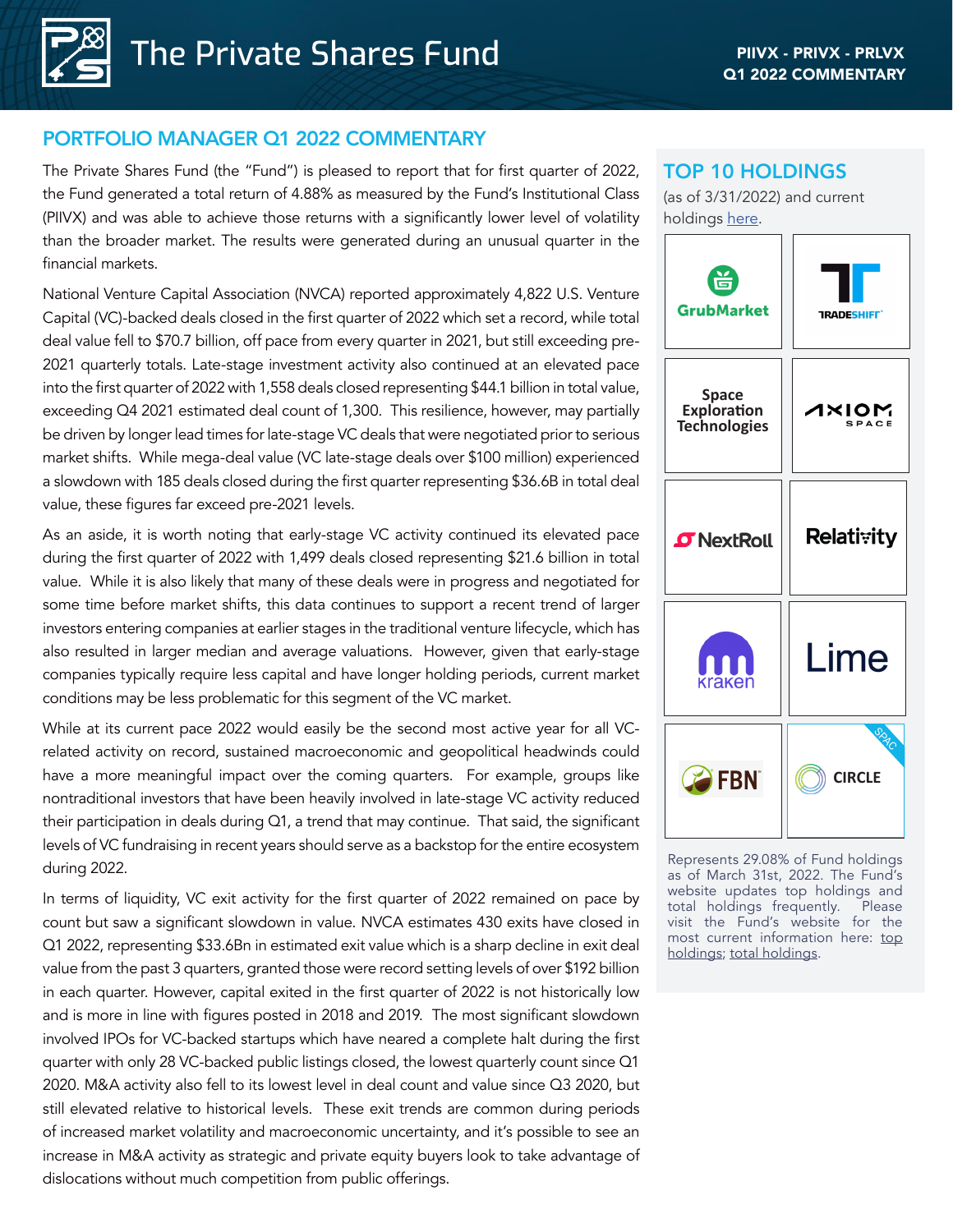During the first quarter of 2022, the CBOE Volatility Index (VIX) increased quite significantly but remained well below peak levels as compared to March 2020. Recent increases in volatility and pressure on major public market indices has been largely driven by a combination of rising inflation, anticipated Fed rate hikes and balance sheet tightening, labor market and supply chain challenges, increased geopolitical risks stemming from the Russia-Ukraine conflict, ongoing Covid-19 variants, and general concerns around the impacts these measures may have on both the sustainability of corporate growth rates and earnings. As previously noted, we anticipated many of these challenges to increase pressure heading into 2022 while these factors persist, which may continue for a number of quarters. While our portfolio of late-stage VC and growth companies is not immune to what may happen if these challenges persist over a longer time period, we have been pleased by the overall performance and resiliency thus far and will continue to monitor developments. In our view, we believe the bigger implication will be that companies planning to raise capital may face greater pressure on valuation and terms, and it may take companies longer to exit.

As long-term investors in private market technology innovation and disruption, we believe the Fund could potentially continue to benefit from value creation across sectors including fintech, artificial intelligence, cyber-security, cloud, data storage and analytics, online education, supply chain optimization, e-commerce, digital health, and the space economy. It is important to acknowledge the record high levels of dry-powder available to support the VC ecosystem and increased maturity of market participants relative to prior cyclical rotations. To that end, the Fund continued deploying capital during the first quarter of 2022 across existing holdings and new positions in a market environment where dislocations are creating more attractive entry points. We believe that many of our companies have differentiated business models, are operated by seasoned management teams, backed by strong VCs, and have healthy balance sheets to help manage through market cycles.

Historically, the Fund's Net Asset Value (NAV) has been relatively stable during periods of public market stress like those in 2016 and 2018, during which we were able to invest in some very strong names at attractive prices. Similarly, the Fund's NAV has remained relatively stable, and we have continued investing throughout this cycle. It is the experience of the Fund's Portfolio Managers that periods of increased volatility and uncertainty in the public equity markets and overall macro environment are often good catalysts for increasing the supply of opportunities in the private markets. In other words, these catalysts may improve supply and demand imbalances in favor of buyers and investors as owners of illiquid assets tend to become more risk averse and prefer liquidity. These types of environments often result in more attractive risk adjusted entry points. As a result, vintages involving periods of increased public market activity and macro uncertainty typically also generate outperformance. So, while this may appear a bit counter intuitive, these environments could create great buying and investing opportunities in the private markets while simultaneously maintaining discipline, relying upon our comprehensive diligence process and leveraging our relationships across the private market ecosystem.

## NEW PORTFOLIO ADDITIONS (Q1 2022)

The Fund added 10 new positions during Q1 2022. Below is a brief summary of those companies:

### LOADSMART

Transforming the future of freight, Loadsmart leverages artificial intelligence, machine learning, and strategic partnerships to automate how freight is priced, booked, and shipped. Pairing advanced technologies with deep-seated industry experience, Loadsmart fuels growth, simplifies operational complexity, and bolsters efficiency for carriers and shippers alike.

## COLOR HEALTH

Color is a provider in distributed healthcare and clinical testing. Color makes population-scale healthcare programs accessible, convenient, and cost-effective for everyone. Color works with health systems, employers, and national health initiatives around the world, including the million-person All of Us Research Program by the National Institutes of Health.

#### **HYDROW**

Hydrow is the Live Outdoor Reality (LOR)™ rower. With workouts led by world-class athletes, including some training for the U.S. National Rowing team, Hydrow delivers a live on-river rowing experience at-home that engages two times more of the body's muscles than biking or running. Now more than ever, people's over-scheduled, stressful lives leave little time for meaningful exercise and the soulenriching opportunity to spend time outdoors. Hydrow's innovative LOR technology brings balance and peace, while simultaneously delivering a challenging workout that burns up to 400 calories per 20-minute session.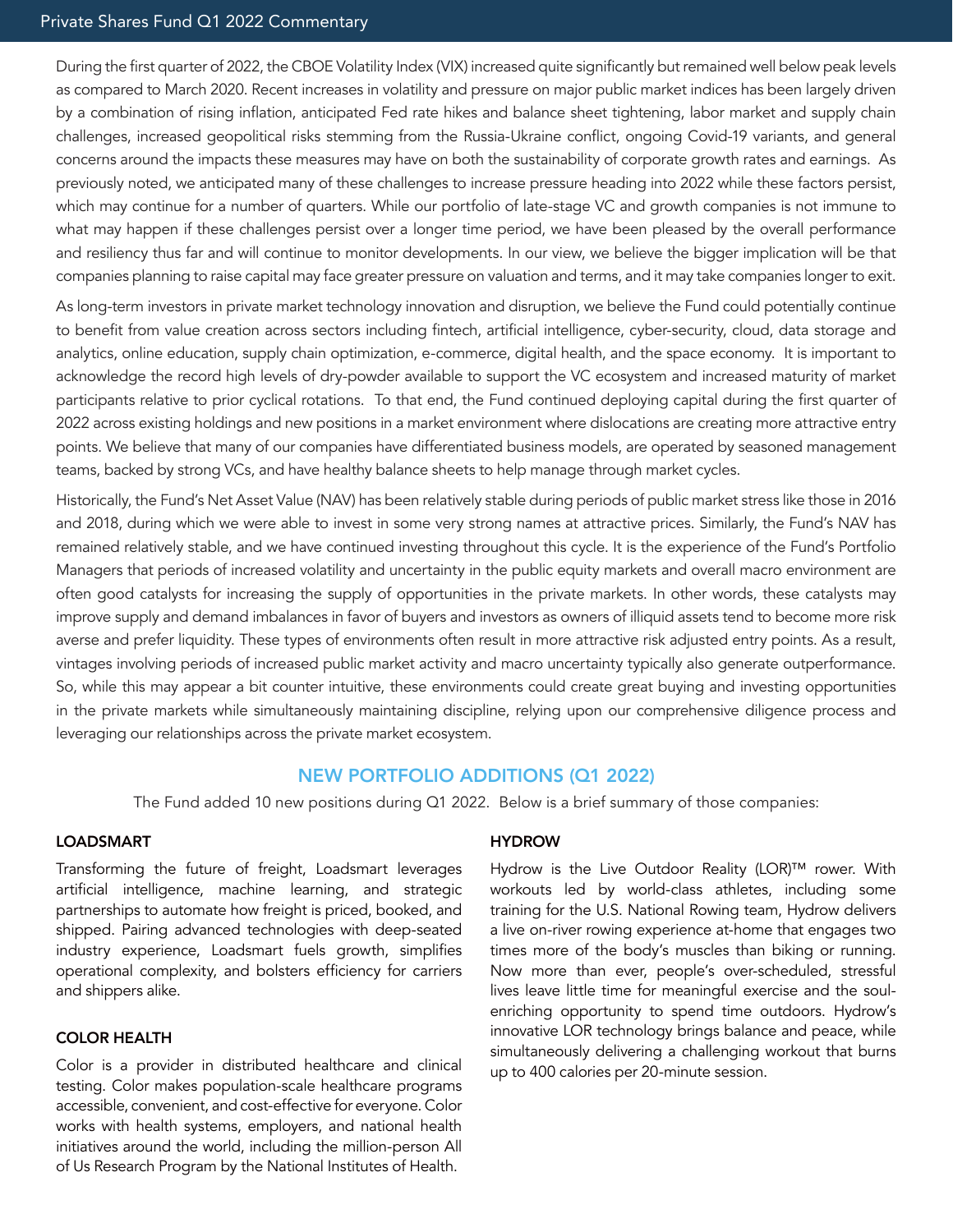# NEW PORTFOLIO ADDITIONS (Q1 2022)

### **CONSENSYS**

ConsenSys is a leading Ethereum software company which enables developers, enterprises, and people worldwide to build next-generation applications, launch modern financial infrastructure, and access the decentralized web. Consensys' suite of products serves millions of users, supports billions of blockchain-based queries for their clients, and has handled billions of dollars in digital assets. Ethereum is the largest programmable blockchain in the world, leading in business adoption, developer community, and DeFi activity.

#### XPLORE

Xplore is a provider of commercial space services intended to facilitate the flight of instruments out of earth's orbit. The company's services provide hosting of mission-critical payloads, communication relay services and delivery of datasets via its multi-mission spacecraft, serving national space agencies, national security agencies, sovereign space agencies and universities.

### CEREBRAS SYSTEMS

Cerebras Systems is a team of pioneering computer architects, computer scientists, deep learning researchers, and subject matter experts of all types. They have come together to build a new class of computer system, designed for the singular purpose of accelerating AI and changing the future of AI work forever. The Cerebras CS-2 system, powered by the world's largest processor – the WSE-2, enables customers to accelerate their deep learning by orders of magnitude over general purpose compute.

#### **CLEARMOTION**

ClearMotion builds products enabling a next-generation user experience in vehicles. The company's proactive suspension and seating systems combine software and hardware to mitigate vehicle movement across uneven road surfaces. ClearMotion was founded out of MIT and has locations in the greater Boston area and Birmingham, UK.

#### ROOFSTOCK

Roofstock provides a digital real estate investing platform for single-family rental home sector. The company provides resources for investors to buy, manage, and sell investment homes online, including data analytics, property management oversight, and other tools. Roofstock's marketplace empowers investors to own cash-flowing rental properties, diversify their investment portfolios, and build long-term wealth through real estate.

#### VOYAGER SPACE

Voyager Space operates a space-focused holding company intended to increase vertical integration and mission capability. Voyager's long-term mission is to create a vertically integrated NewSpace company capable of delivering any space mission humans can conceive. The company centralizes core shared services and offers an alternative solution to traditional private capital models and replaces them with a longer-term approach as a provider of permanent capital, enabling commercial space companies to focus more on the development of innovative products and solutions.

#### UPGRADE

Upgrade, Inc. is a financial technology company offering credit, mobile banking and payment products to mainstream consumers. Upgrade has delivered over \$12 billion in affordable credit to consumers through credit cards and loans since 2017. The company also offers reward checking accounts with debit cards to its customers.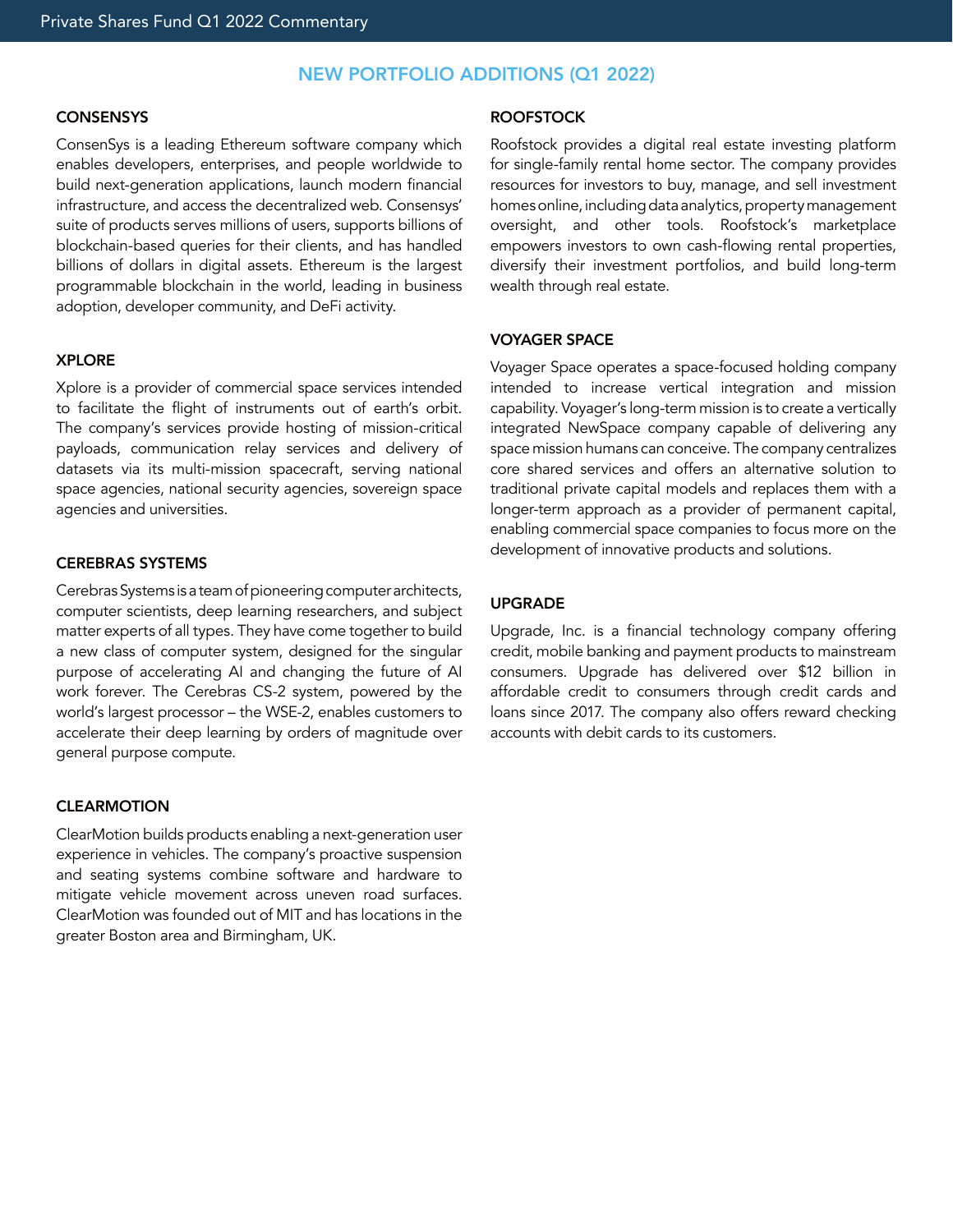|                | Q1 2022   | YTD       | 1 Year    | 3 Year | 5 Year | Ann ITD* |
|----------------|-----------|-----------|-----------|--------|--------|----------|
| <b>PRIVX</b>   | 4.81%     | 4.81%     | 15.61%    | 17.27% | 13.76% | 1 57%    |
| PRIVX (w/Load) | $-1.22\%$ | $-1.22\%$ | 8.96%     | 14.97% | 1242%  | 10.75%   |
| <b>PIIVX</b>   | 488%      | 488%      | 15.88%    | 17.56% |        | 15.03%   |
| <b>PRIVX</b>   | 4.74%     | 4 74%     | 15.31%    | 16.98% |        | 14 24%   |
| PRLVX (w/Load) | 0.30%     | 0.30%     | $10.40\%$ | 15.30% |        | 297%     |
| Russell 2000   | $-7.53\%$ | $-7.53\%$ | $-5.79\%$ | 11.74% | 9 74%  | 72%      |

# PERFORMANCE AS OF 3/31/22

\*Class A inception date 3/25/14, Class I inception date 11/17/17 Class L inception date 5/11/18.

*Returns vary per share class. Performance data quoted represents past performance and is no guarantee of future re*sults. Investment return and principal value will fluctuate so that an investor's shares, when redeemed, may be worth more or less than original cost. Current performance may be lower or higher than the performance data quoted. For performance as of the most recent month-end, please call 1-855-551-5510. *Some of the Fund's fees were waived or expenses reimbursed; otherwise, returns would have been lower. The Fund's total expenses are 2.56%, 2.38%, and 2.75%, and for the Class A, I, and L shares respectively. The Fund's advisor has contractually agreed to waive fees and/or reimburse expenses such that total expenses do not exceed 2.50%, 2.25%, and 2.75% for the Class A, I, and L shares respectively. The agreement with the Advisor is in place through December 9, 2022. Net expenses are applicable to investors. Performance*  results with load reflect the deduction of the 5.75% maximum front end sales charge for Class A Shares and 4.25% for the *Class L Shares.*

## **DISCLOSURES**

*As of December 9, 2020, Liberty Street Advisors, Inc. became the adviser to the Fund. The Fund's portfolio managers did not change. Effective April 30, 2021, the Fund changed its name from the "SharesPost 100 Fund" to "The Private Shares Fund." Effective July 7, 2021, the Fund made changes to its investment strategy. In addition to directly investing in private companies, the Fund may also invest in private investments in public equity ("PIPEs") where the issuer is a special purpose*  acquisition company ("SPAC"), and profit sharing agreements. The Fund's investment thesis has not changed.

## *Investors should consider the investment objectives, risks, charges and expenses carefully before investing. For a prospectus*  with this and other information about The Private Shares Fund (the "Fund"), please download **[here](https://privatesharesfund.com/downloads/prospectus/), visit the Fund's website** at [PrivateSharesFund.com](http://PrivateSharesFund.com) *or call 1-855-551-5510. Read the prospectus carefully before investing..*

*Investment in the Fund involves substantial risk. The Fund is not suitable for investors who cannot bear the risk of loss of all or* part of their investment. The Fund is appropriate only for investors who can tolerate a high degree of risk and do not require a liquid investment. All investing involves risk including the possible loss of principal. Shares in the Fund are highly illiquid, and can be sold by shareholders only in the quarterly repurchase program of the Fund which allows for up to 5% of the Fund's outstanding shares at NAV to be redeemed each quarter. Due to transfer restrictions and the illiquid nature of the Fund's investments, you may not be able to sell your shares when, or in the amount that, you desire. The Fund intends to primarily invest in securities of private, late-stage, venture-backed growth companies. There are significant potential risks relating to investing in such securities. Because most of the securities in which the Fund invests are not publicly traded, the Fund's investments will be valued by Liberty Street Advisors, Inc. (the "Investment Adviser") pursuant to fair valuation procedures and methodologies adopted by the Board of Trustees, as set forth in the prospectus. As a consequence, the value of the securities, and therefore the Fund's Net Asset Value (NAV), may vary. There are significant potential risks associated with investing in venture capital and private equity-backed companies with complex capital structures. The Fund focuses its investments in a limited number of securities, which could subject it to greater risk than that of a larger, more varied portfolio. There is a greater focus in technology securities that could adversely affect the Fund's performance. The Fund is a non-diversified investment company, and as such, the Fund may invest a greater percentage of its assets in the securities of a smaller number of issuers than a diversified fund. The Fund's quarterly repurchase policy may require the Fund to liquidate portfolio holdings earlier than the Investment Adviser would otherwise do so and may also result in an increase in the Fund's expense ratio. Portfolio holdings of private companies that become publicly traded likely will be subject to more volatile market fluctuations than when private, and the Fund may not be able to sell shares at favorable prices. Such companies frequently impose lockups that would prohibit the Fund from selling shares for a period of time after an initial public offering (IPO). Market prices of public securities held by the Fund may decline substantially before the Investment Adviser is able to sell the securities. The